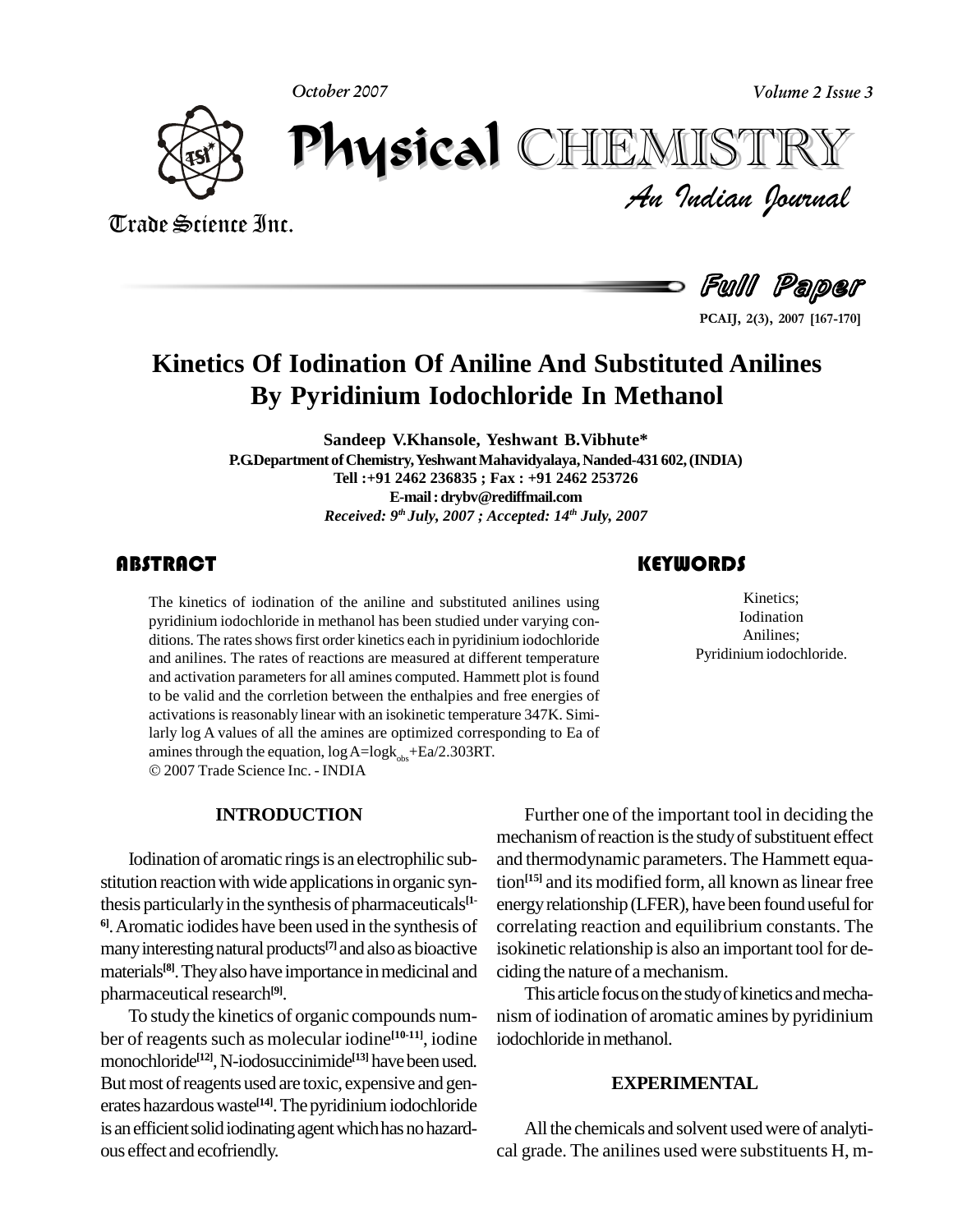# Full Paper

CH<sup>3</sup> , m-NO<sup>2</sup> , p-NO<sup>2</sup> , p-Cl, p-Br. The solid anilines were used assuch, and the liquid anilines were used after vacuum distillation. Pyridinium iodochloride was prepared by reported method<sup>[16]</sup> and its purity was  $_{0.1 \text{ M}}$ checked bythe iodometric method.

#### **Kinetic measurements**

The reactions were carried out under pseudo first order conditions by keeping an excess of substrate over pyridinium iodochloride. The progress of reaction was followed by estimating the unreacted pyridinium iodochloride iodometrically.The rate constants were determined by least square method, from the linear plots of log [PyICl] versus time. Replicate runs showed that  $\frac{0.0}{5}$ determined by least square method, from the linear plots<br>of log [PyICl] versus time. Replicate runs showed that<br>the rate constants were reproducible to within  $\pm 3\%$ .

#### **Stoichiometry and product analysis**

Stoichiometry of pyridinium iodochlroide and aniline reaction was determined by allowing the reaction mixture containing aniline and pyridinium iodochloride in 1:1 molar ratio in methanol to go to completion at room temperature. Then the reaction mixture was poured in water to get solid product. The iodinated product was analyzed using preparative TLC on silica gel, and comparing the melting point of product with the known sample.

#### **RESULTSAND DISCUSSION**

The results of iodination of substituted anilines by PylCl are presented inTABLES 1-4.

#### **Effect of variation of [substrate]**

At constant [PylCl], the increase in[substrate] enhances the reaction rate. The plot of  $\log k_{obs}$  versus log [substrate] for different initial concentration of substrate is linear with unit slope indicating the first order dependence on substrate TABLE 1.

| [Substarate]      | $k_1 \times 10^{-3}$ sec <sup>-1</sup> |       |       |                   |          |       |  |  |
|-------------------|----------------------------------------|-------|-------|-------------------|----------|-------|--|--|
|                   | $m - CH_3$                             | -н    | p Br  | m NO <sub>2</sub> | $p\,NO2$ | p Cl  |  |  |
| 0.2 M             | 39.91                                  | 35.34 | 30.70 | 27.43             | 23.02    | 15.35 |  |  |
| 0.1 <sub>M</sub>  | 19.19                                  | 18.42 | 15.35 | 13.43             | 12.28    | 9.97  |  |  |
| 0.05 <sub>M</sub> | 11.51                                  | 8.44  | 7.29  | 6.14              | 5.75     | 4.03  |  |  |
| 0.025 M           | 6.39                                   | 4.26  | 3.83  | 3.07              | 2.87     | 2.01  |  |  |
| 0.0125 M          | 3.27                                   | 2.36  | 1.91  | 1.61              | 1.51     | 1.06  |  |  |

```
[PyICl]= 0.01M, Temp=301K, Solvent=methanol
```

| [PyICl]           | $k_1 \times 10^{-3}$ sec <sup>-1</sup> |       |       |                   |                   |       |  |  |
|-------------------|----------------------------------------|-------|-------|-------------------|-------------------|-------|--|--|
|                   | $m - CH3$                              | -н    | p Br  | m NO <sub>2</sub> | p NO <sub>2</sub> | p Cl  |  |  |
| 0.02 <sub>M</sub> | 19.03                                  | 18.80 | 15.73 | 13.58             | 12.66             | 10.36 |  |  |
| 0.01 <sub>M</sub> | 19.19                                  | 18.42 | 15.35 | 13.43             | 12.28             | 9.97  |  |  |
| 0.005 M           | 19.95                                  | 18.65 | 15.96 | 13.54             | 12.43             | 10.20 |  |  |
| 0.0025 M          | 19.04                                  | 18.12 | 15.90 | 13.32             | 12.41             | 10.03 |  |  |
| $0.00125 M$ 20.02 |                                        | 18.77 | 16.01 | 13.17             | 12.29             | 10.11 |  |  |

**TABLE 3 : Effect of temperature variation on reaction rate constant**

| constant                      |       |                                    |                         |       |       |  |  |
|-------------------------------|-------|------------------------------------|-------------------------|-------|-------|--|--|
| Temperature $(K) \rightarrow$ | 288   | 293                                | 301                     | 308   | 313   |  |  |
| Name of substrate             |       | $k \times 10^{-3}$ s <sup>-1</sup> |                         |       |       |  |  |
| m-Toludine                    | 14.31 |                                    | 16.68 19.19 39.72 45.68 |       |       |  |  |
| Aniline                       | 12.74 |                                    | 15.29 18.42 38.68 46.41 |       |       |  |  |
| p-Bromoaniline                | 9.36  |                                    | 11.99 15.35 35.30 45.19 |       |       |  |  |
| m-Nitroaniline                | 7.98  | 10.38                              | 13.43 31.59 41.06       |       |       |  |  |
| p-nitroaniline                | 6.26  | 8.77                               | 12.28 22.10 30.94       |       |       |  |  |
| p-chloroaniline               | 4.43  | 6.64                               | 9.97                    | 19.87 | 29.76 |  |  |
|                               |       |                                    |                         |       |       |  |  |

**[substrate]= 0.1M, [PyICl]=0.01M**

#### **Effect of variation of [PyICl]**:

At constant [substrate], the increase in [PyICl] did not affect the rate of reaction. The first order plots of log [PyICl] versus time were linear. The pseudo first order rate constants computed from the plots remained unaffected by the change in [PyICl], establishing the first order dependence of the rate on pyridinium iodochloride in all cases(TABLE 2).

#### **Effect of temperature**

The study of iodination of different anilines has been subjected to different temperature range 288K to 313K by keeping the concentration of substrate and reagent

| Name of Substrate $k \times 10^{-3} s^{-1}$ E <sub>a</sub> kJmole <sup>-1</sup> $\Delta H^{\#}$ kJmole <sup>-1</sup> $\Delta S^{\#}$ Jmole <sup>-1</sup> $\Delta G^{\#}$ kJmole <sup>-1</sup> |                   |       |       |        |       | Freq. factor log A<br>L/mole/Sec |
|-----------------------------------------------------------------------------------------------------------------------------------------------------------------------------------------------|-------------------|-------|-------|--------|-------|----------------------------------|
| m-Toludine                                                                                                                                                                                    | 19.19             | 19.14 | 16.64 | 218.96 | 85.04 | 1.60                             |
| Aniline                                                                                                                                                                                       | 18.42             | 25.52 | 23.02 | 198.29 | 85.20 | 2.69                             |
| p-Bromoaniline                                                                                                                                                                                | 15.35             | 31.91 | 29.41 | 178.65 | 85.48 | 4.75                             |
| m-Nitroaniline                                                                                                                                                                                | 13.43             | 35.10 | 32.60 | 168.10 | 85.89 | 5.27                             |
| p-nitroaniline                                                                                                                                                                                | 12.28             | 47.86 | 45.36 | 127.33 | 86.18 | 7.47                             |
| p-chloroaniline                                                                                                                                                                               | 9.97              | 57.44 | 54.94 | 97.23  | 86.70 | 9.09                             |
| [Amine]=0.1M, [PyICl]=0.01M, Temperature=301K, Solvent=methanol                                                                                                                               |                   |       |       |        |       |                                  |
| Physical CHEMISTRY                                                                                                                                                                            | An Indian Nournal |       |       |        |       |                                  |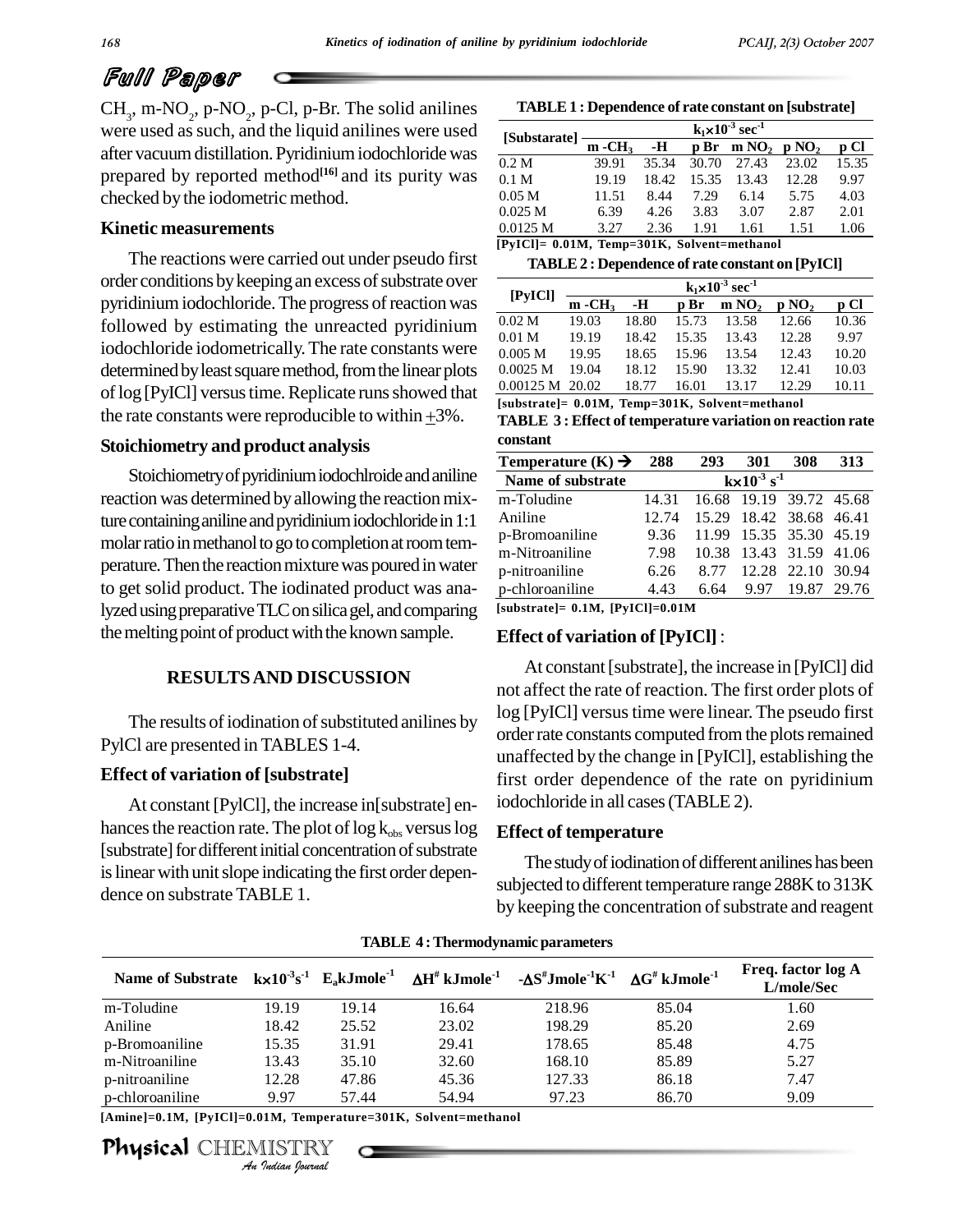

**Figure 1 : Hammett plot**



**Figure 2 :Isokinetic plot**

constant. The rate constants are given in TABLE 3. The plots of  $log k$  versus  $1/T$  are linear. Activation parameters are presented in TABLE 4.

#### **Energy-entropy relationship**

The entropy of activation and heat of reaction are correlated by the equation 1.<br> $\Delta H^* = \Delta H^0 + \beta \Delta S^*$ 

#### $\Delta H^* = \Delta H^0 + \beta \Delta S^*$

Where  $\beta$  is the iokinetic temperature figure 2 give the isokinetic plot for the reaction between anilines and pyridinium [2] iodochloride in methanol. The isokinetic tempeature(347K) is greater than experimental temperature.

The values of entropy of activation also suggest that the reaction is entropy as well as enthalpy controlled. [4] The values of free energies of activation of reaction were [5] found to be move or less similar. This trends also support the identical reaction mechanism being followed in these reactions<sup>[17]</sup>. The linear relationship in Exner plot<sup>[18,19]</sup> at 3+log k<sub>293K</sub> and 3+log k<sub>288K</sub> observed in  $\frac{1}{3}$ present study also supports the conclusion drawn from isokinetic temperature.

A linear free energy relationship is attempted by casting the data in Hammett equation. The value of slope A linear free energy relationship is attempted by [8]<br>casting the data in Hammett equation. The value of slope<br>of Hammett plot is known as the reaction constant( $\rho$ ) [9] and which is found to be -0.35. The negative value of rate constant suggest than the reaction are electrophilic

**Probable mechanism of iodination amines and rate law**

Ar-NH<sub>2</sub> + PyICI 
$$
\frac{k_1}{k_2}
$$
 [Complex]  
[Complex]  $\xrightarrow{k_2}$  Products

**Rate law**

Rate law  
\n
$$
\frac{-d[PyCl]}{dt} \alpha[Ar-NH_2][PyCl]
$$
\nSCHEME1

substitution reaction. The magnitude of reaction substitution reaction. The magnitude of reaction<br>constant( $\rho$ ) and its negative sign suggest the iodination reaction is accelerated byelectron donatinggroups and rate is retarded by electron withdrawing groups<sup>[20,21]</sup>. The order of reactivities with substituents is m-CH<sub>3</sub>>-<br>H>m-NO<sub>2</sub>>p-NO<sub>2</sub>>p-Cl>p-Br>, based on above experimental observations and a probable mechanism (SCHEME 1) is suggested and rate law is derived.

### **ACKNOWLEDGEMENT**

The authors are thankful to UGC Delhi for providing research grant and Director of NCL, Pune, IICT, Hyderabad for providing spectra of synthesized compounds.

#### **REFERENCES**

- A.Bachi, F.Foubelo, M.Yus; Tetrahedron, **50**, 5139 **(1994)**. **[2]**
- G.A.Olah, Q.Wang, G.Sanford, G.K.S.Prakash; J.Org.Chem., 58, 3194 **(1993)**. **[3]**
- R.C.Larock, E.K.um; J.Am.Chem.Soc., **113**, 6689 **(1991)**. **[4]**
- R.C.Larock,N.H.Lee;J.Org.Chem., **56**, 6253 **(1991)**. **[5]**
- E.C.Taylor, G.S.K.Wong; J.Org.Chem., **54**, 3618 **(1989)**. **[6]**
- W.C.Eckelman, H.R.Adams, C.H.Paik; Int.J.Nucl. Med.Biol., **11**, 163 **(1984)**. **[7]**
- **(a)** C.A.Busacca, R.E.Johnson; Tetrahedron Lett., **33**, 165 **(1992)**. (b) J.S.Swenton, A.Callinan, S.Wang; J.Org.chem., **57**, 78**(1992)**. **[8]**
- *An* K.C.Nicolaou;Angew.Chem.Int.Ed.Engl., **32**, 1377 **(1993)**. **[9]**
- gl., **32**, 1377<br>L.W.Brandy;<br>:als', Eds.,<br>IISTRY<br>*Indian houvual* **(1993).**<br>**(a)** N.D.Heindel, H.D.Burns, T.Honds, L.W.Brandy;<br>'Chemistry of Radiopharmaceuticals', Eds., Masson, New York, **(1997)**.